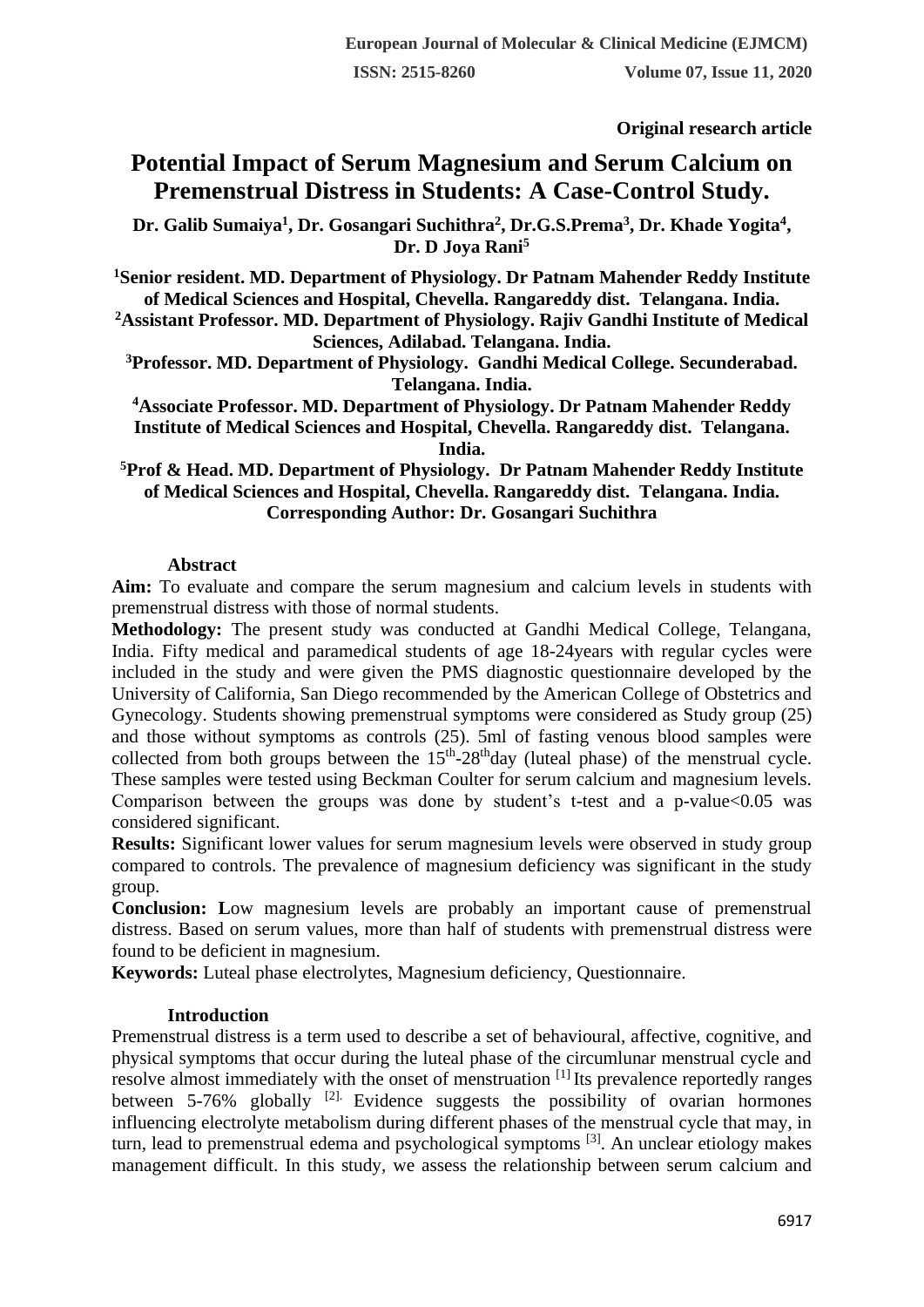magnesium with premenstrual distress, which might be useful to direct management strategies towards nutritional supplementation to alleviate symptoms.

## **Material and methods:**

This study was conducted at Gandhi Medical College, Telangana, India. A total of fifty students were made a part of the study after taking informed consent and gaining ethical clearance from the institutional ethical committee. Confidentiality was maintained and assured to all the volunteers ensuring cooperation and participation.

## **Inclusion criteria**:

Students of age 18 to 24years having regular cycles of 27 to 33 days for at least the past 6 months were included in the study.

## **Exclusion criteria**:

Irregular cycles, history of psychiatric or affective disorders, anxiety, depression or any other psychological issues, history of other major renal, endocrinal, gynaecological disorders or those taking hormonal pills, nutritional supplements or any other drugs for at least the past 3 months were excluded from the study.

The participants were given the PMS diagnostic questionnaire, developed by the University of California, San Diego according to the American College of Obstetrics and Gynaecology (ACOG) guidelines. At least one physical symptom and one affective symptom should be present during the 5 premenstrual days for at least three menstrual cycles to be termed as PMS according to ACOG<sup>[4]</sup>. Each woman was asked about symptom experience prior to onset of menstruation for at least 3 months with use of a checklist of 9 symptoms. The symptoms were those on the lists of the classificatory systems used in the diagnosis of PMS according to the ACOG criteria.

## **PMS DIAGNOSTIC QUESTIONNAIRE- UNIVERSITY OF CALIFORNIA, SAN DIEGO**

## **1. Affective symptoms:**

- Depression
- Angry outbursts
- **·** Irritability
- Anxiety
- Confusion
- Social withdrawal
- **2. Somatic symptoms**
- Breast tenderness
- Abdominal bloating
- Headache
- Swelling of extremities

**3. RELIEF FROM SYMPTOMS FROM DAY 4 THROUGH 13 OF THE MENSTRUAL CYCLE.**

Students showing symptomatology according to criteria were taken as STUDY or PMS Group (25) and those without symptoms were taken as Controls (25).

The Venous blood sample was collected from the antecubital vein (5 ml) in a disposable syringe during Luteal Phase ( $15<sup>th</sup>$  to  $28<sup>th</sup>$  day) between 1- 2 pm to avoid diurnal variation. To avoid variations due to storage, counting was commenced within half an hour. Serum electrolytes were tested using Beckman Coulter by enzymatic method.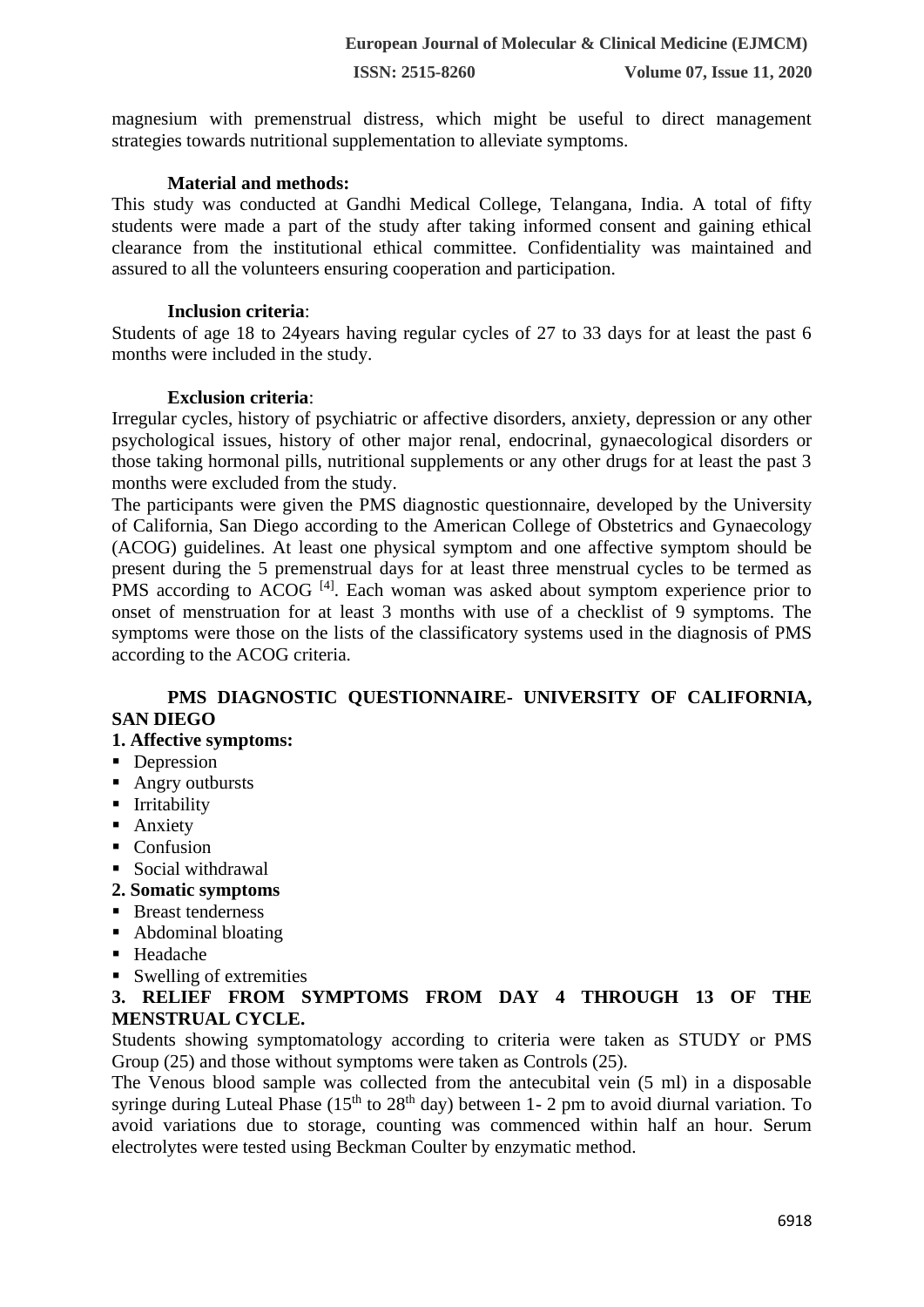**ISSN: 2515-8260 Volume 07, Issue 11, 2020**

#### **Statistical analysis:**

Microsoft Office Excel was used for data storage, tabulation and the generation of descriptive statistics. Students' unpaired t-test was used to find the association difference between various scales. P values<0.05 was considered statistically significant.

#### **Results:**

Both the groups were age matched and no statistically significant differences were found in their basic anthropometric data. (Table1). Serum magnesium levels are significantly low in students with premenstrual distress (p<0.005) while serum calcium levels showed insignificant difference when compared to asymptomatic controls (Table 2). Magnesium deficiency is prevalent in the study group and is significantly higher when compared to the control group. Prevalence of calcium deficiency is not significant on comparing the two groups. (Table 3)

|                         | <b>STUDY</b>   | <b>CONTROL</b>  | <b>P-VALUE</b> |
|-------------------------|----------------|-----------------|----------------|
|                         | <b>MEAN+SD</b> | <b>MEAN+SD</b>  |                |
| <b>AGE</b> (years)      | $19.6 + 1.19$  | $19.64 + 1.15$  | 0.4            |
| WEIGHT(kg)              | $54.24 + 4.44$ | $54.32 + 5.19$  | 0.47           |
| <b>HEIGHT(cm)</b>       | $159 + 3.2$    | $159.08 + 3.09$ | 0.35           |
| BMI(kg/m <sup>2</sup> ) | $21.48 + 1.92$ | $21.48 + 2.25$  | 0.49           |

## **Table 1: Basic anthropometric characteristics of subjects**

Data was presented as Mean+SD. \*Indicates level of significance. P>0.05: not significant, \*p<0.05: significant, \*\*p<0.01 highly significant, p<0.001 very highly significant; BMI: body mass index

|  | Table 2: Comparison of serum calcium and magnesium levels during luteal phase. |
|--|--------------------------------------------------------------------------------|
|  |                                                                                |
|  |                                                                                |
|  |                                                                                |

| <b>VARIABLES</b>              | <b>PMS</b>     | <b>CONTROLS</b> | <b>P-VALUE</b> |
|-------------------------------|----------------|-----------------|----------------|
|                               | <b>MEAN+SD</b> | <b>MEAN+SD</b>  |                |
| <b>SERUM CALCIUM(mg/dL)</b>   | $9.664 + 0.92$ | $9.956 + 0.37$  | 0.13           |
| <b>SERUM MAGNESIUM(mg/dL)</b> | $1.792+0.195$  | $1.964 + 0.80$  | $0.005*$       |

PMS: premenstrual syndrome.

Data is presented Mean+SD.\*indicates level of significance,  $p > 0.05$ : not significant, \*p<0.05 significant, \*\*\*p<0.001 highly significant

| Table 3: Prevalence of Calcium and Magnesium deficiency among students |            |                          |    |            |          |  |  |
|------------------------------------------------------------------------|------------|--------------------------|----|------------|----------|--|--|
| <b>SERUM LEVELS</b>                                                    | <b>PMS</b> | <b>CONTROLS</b>          |    |            |          |  |  |
| CALCIUM(mg/dl)                                                         |            | NUMBER PERCENTAGE NUMBER |    | PERCENTAGE |          |  |  |
| DEFICIENCY( $< 8.5$ )                                                  | 4          | 20%                      |    | 10%        | 0.33     |  |  |
| <b>NORMAL</b>                                                          | 13         |                          |    |            |          |  |  |
| HIGH(>11)                                                              |            |                          |    |            |          |  |  |
| MAGNESIUM(mg/dl)                                                       |            |                          |    |            |          |  |  |
| DEFICIENCY $(<1.8)$                                                    | 16         | 64%                      | 6  | 24%        | $0.004*$ |  |  |
| $NORMAL(1.8-3)$                                                        | 9          |                          | 19 |            |          |  |  |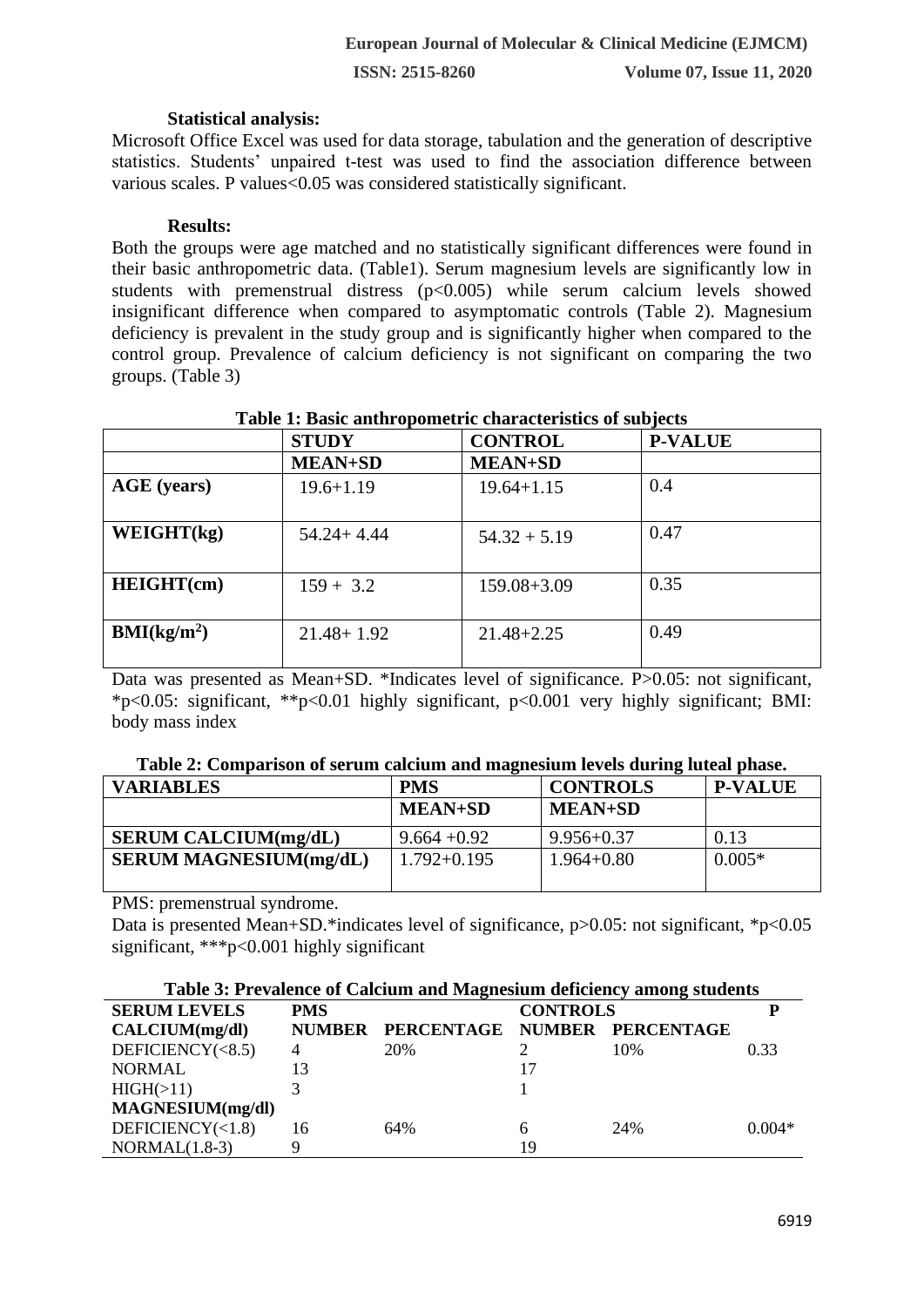**ISSN: 2515-8260 Volume 07, Issue 11, 2020**

Data is presented as percentage and p value .Chi square test was used, \*indicates level of significance where  $p > 0.05$ : not significant, \*p<0.05: significant and \*\*\*p<0.001 is highly significant.

#### **Discussion:**

Premenstrual Syndrome, as defined by the ACOG, is a clinical condition characterized by cyclic occurrence of physical and emotional symptoms not related to any organic disease that appear during the 5 days premenstrually in each of three prior menstrual cycles and disappear within 2 days of onset of menses, without recurrence until at least day  $13^{[4]}$  Despite the high prevalence of premenstrual distress among women of reproductive age, its exact aetiology remains largely obscure. Several factors like culture, socioeconomic status, cigarette smoking, alcohol consumption, exercise, dietary habits, age of menarche etc. have also been implicated [5-8]. Prolonged stress exposure is believed to lead to persistent malfunctions of neuroendocrine system and cause PMS<sup>[9]</sup>. Lack of micronutrients and certain hormonal agents and are also implicated in the development of PMS [10]. Alterations in levels of hormones and neurotransmitters like GABA or transient endogenous opiate withdrawal may be associated with pathogenesis of PMS<sup>[11]</sup>While some studies suggest imbalance in estrogen progesterone levels<sup>[12]</sup>, gonadotropin and androgen abnormalities<sup>[11]</sup>, others suggest that chemical factors released by corpus luteum act on the central nervous system. This claim is supported by the fact that premenstrual syndrome is almost never seen in anovulatory cycles  $[13, 14]$ 

Results in the present study show lowered serum magnesium levels in the luteal phase of PMS. These findings are consistent with those of Posaci et al., 1994 who reported that mean magnesium levels were significantly lower in PMS patients<sup>[15]</sup>.Magnesium deficiency in PMS was first proposed in 1983 by Abraham<sup>[16]</sup>. Considered potentially the most crucial micronutrient for optimal brain performance, magnesium participates in virtually every enzyme reaction, nerve signal conduction and functioning of dopamine and serotonin receptors <sup>[17]</sup>. Magnesium, which serves as a cofactor for more than 300 enzymatic reactions, is a very important macro mineral in the diet with a multitude of roles in the human body  $[18]$ . Magnesium is involved in the synthesis of nucleic acids, hormone production, and cell energy production also for the proper uptake of Calcium<sup>[19]</sup>. Abnormal magnesium (Mg) metabolism has been implicated in several neuropsychiatric disorders with prominent mood and physical symptoms (e.g., migraine, epilepsy, chronic pain <sup>[20-23]</sup>. As premenstrual syndrome is characterized by symptoms such as mood instability, fatigue, and fluid alterations, magnesium deficiency has also been implicated in the etiology of PMS<sup>[24]</sup>.

According to Dr. James Greenblatt, highest level of magnesium is found in the CNS and is thus known as the 'Mind Mineral'. Magnesium is crucial for dopamine synthesis as it activates tyrosine kinase, the rate limiting step of dopamine formation  $[25]$ . Magnesium also binds serotonin and dopamine to their receptors  $[26, 27]$ . Magnesium deficiency causes specific depletion of brain dopamine. It also supports the calming actions of GABA by interacting with its receptors. It also keeps glutamate, an excitatory neurotransmitter, within healthy limits. Higher magnesium levels correlate with healthy serotonin levels in the cerebrospinal fluid. In addition, it is known prevent excitotoxicity. Thus, its deficiency has been implicated in multiple neurological disorders <sup>[28]</sup>. Low magnesium levels may theoretically potentiate glutamatergic neurotransmission, leading to a supportive environment for excitotoxicity, which can lead to oxidative stress and neuronal cell death  $[29]$ . Historically, magnesium nitrate had been used to treat and manage premenstrual distress and essential dysmenorrhoea in 1962 by Durlach and Lernierre [30]. Hypomagnesaemia contributes to both the neurological symptoms and the psychiatric symptoms by modulating glutamatergic neurotransmission at the *N*-methyl-D-asparate (NMDA) receptor<sup>[31]</sup>. Magnesium also possibly controls the activity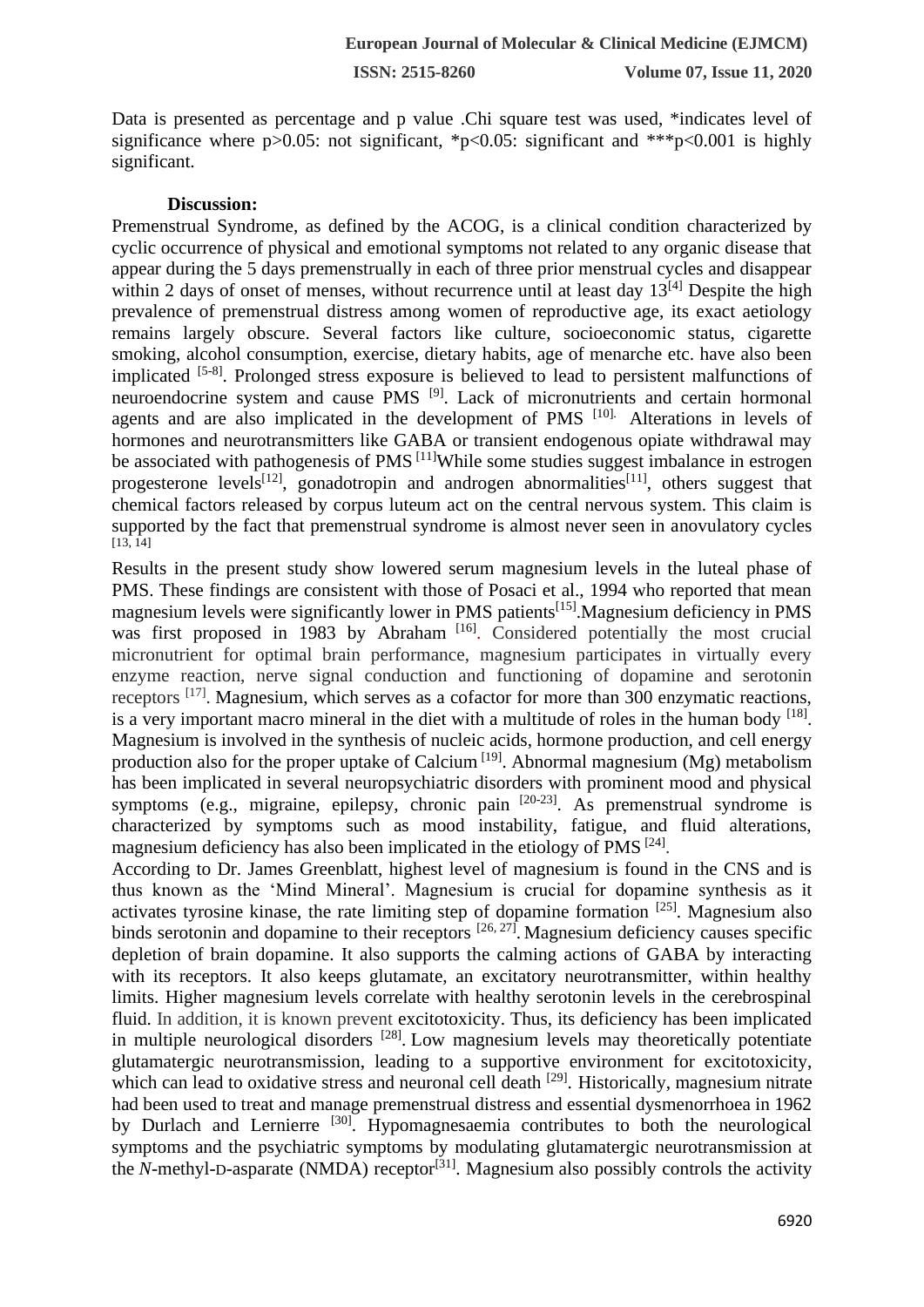of the hypothalamic-pituitary adrenocortical (HPA axis)<sup>[32]</sup>, which is considered to be the main stress response mechanism [33]. In our study 64% of the subjects with PMS showed serum Mg deficiency in the luteal phase which was significantly higher than the prevalence of Mg deficiency among the controls. Thus, a magnesium deficiency in women with PMS may account for some of the symptoms of PMS.

Different studies suggest that calcium deficiency during the luteal phase of the menstrual cycle can exacerbate PMS symptoms by causing depression, hallucination, and restlessness [34, 35]. Though our study revealed lower levels of serum calcium in the luteal phase and a higher prevalence of calcium deficiency in the PMS group, none of these findings were statistically significant when compared with the controls.

#### **Conclusion:**

The present study concludes with a strong correlation between Magnesium deficiency and premenstrual distress. Premenstrual distress can affect both physical and psychological aspects of the students, causing absenteeism, hampering their academics. Hence electrolyte evaluation among students with premenstrual distress might help to alleviate the symptoms caused due to their deficiency. Nutritional supplements with diet rich in Magnesium and calcium might be affective as preventive and therapeutic strategy. Hence measures can be taken for early detection and interventions among students.

#### **Limitations:**

The main limitation of the present study was the small sample size of the study groups. If the sample size was large enough, the differences between groups would be indicated more clearly with less random error. Besides, premenstrual distress studies have a drawback in lack of universally and uniformly accepted definitions for categorizing premenstrual distress, different methodologies used for assessing symptomatology, different ethnicity and sample characteristics, the use of varied reporting protocols, different methods used for evaluating changes in symptom severity, and subjective participant awareness of the menstrual cycle – which make the study of premenstrual syndrome and its characteristics rather challenging. This study has a scope of further follow-up by the administration of therapeutic doses of magnesium and calcium and thereby observing any alleviation of symptoms in the study population.

#### **References:**

- 1. Narvel Hiba, Merchant Heena, Kore Gauri, Nayak Ajita, De Sousa Avinash. (2018). A Study on Premenstrual Syndrome symptoms and their association with the Attitudes towards Menstruation in Nursing Staff. Indian Journal of Mental Health 2018; 5(4):481- 485.
- 2. Rumana AM, Sudharani M, Kallupurackal SJX, Ramya V, Nagendra GMR, Suryakantha AH. Prevalence of Premenstrual Syndrome among Medical Students. Natl J Community Med 2017; 8(6):292-294.
- 3. Das K, Chowdhury AR. Metallic ion concentration during menstrual cycle in normally menstruating women. Indian J Med Sci. 1997 Feb; 51(2):52-4.
- 4. ACOG Practice Bulletin, Premenstrual Syndrome. Clinical Management Guidelines for Obstetrician- gynecologists. Number 15. J Obstet Gynecol.2001; 73: 183-191.
- 5. Nour M, Mahnaz N, Golbahar K. Prevalence and severity of Premenstrual Symptoms among Iraninan female University Students. J Pak Med Assoc. 2009; 59(4); 205-208.
- 6. Steiner M, Born L. Diagnosis and treatment of premenstrual dysphoric disorder: an update. Int Clin Psychopharmacol. 2000 Nov; 15(3):5-17.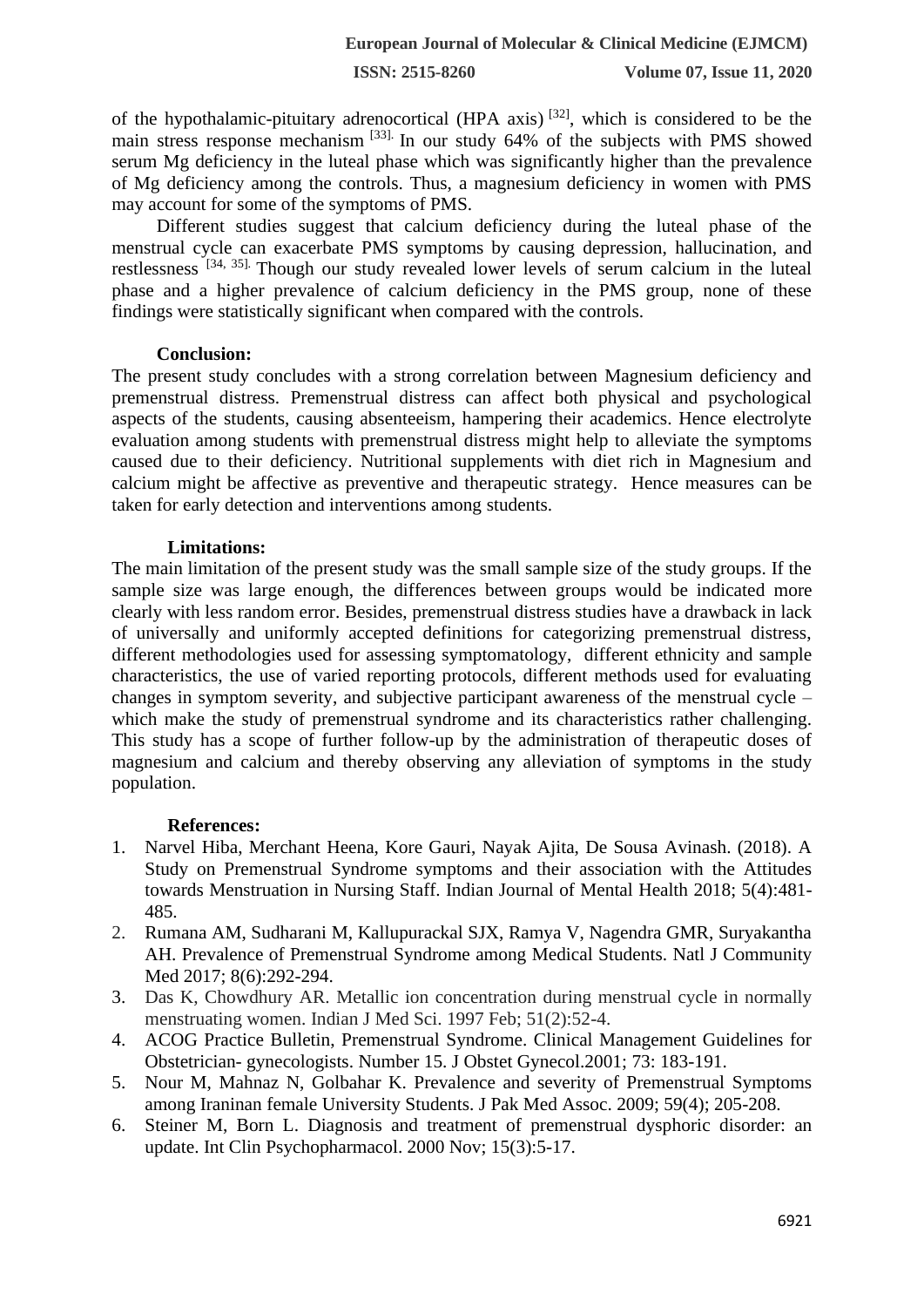- 7. Rowland AS, Baird DD, Long S, Wegienka G, Harlow SD, Alavanja M, et al. Influence of medical conditions and lifestyle factors on the menstrual cycle. Epidemiology. 2002 Nov; 13(6):668-674.
- 8. Dennerstein L, Lehert P, Backstorm TC, Heinemann K, Premenstrual symptomsseverity, duration and typology: an international cross sectional study. Menopause Int. 2009 Sep; 15(3):120- 6.
- 9. Roca CA, Schmidt PJ, Altemus M, Deuster P, Danaceau MA, Putnam Karen et al. Differential menstrual cycle regulation of hypothalamic pituitary adrenal axis in women with premenstrual syndrome and controls. J Clin Endocrinol Metab, July 2003, 88(7):3057–3063.
- 10. Sepehrirad M, Bahrami H, Noras M. The role of complementary medicine in control of premenstrual syndrome evidence based (Regular Review Study). The Iranian J Obstet Gynecol Infertil. 2016 Sep; 19(24):11–22.
- 11. Seippel L, Bäckström T. Luteal-phase estradiol relates to symptom severity in patients with premenstrual syndrome. J Clin Endocrinol Metab. 1998 Jun; 83(6):1988-92.
- 12. Wang M, Seippel L, Purdy RH, Bãckström T. Relationship between symptom severity and steroid variation in women with premenstrual syndrome: study on serum pregnenolone, pregnenolone sulfate, 5 alpha-pregnane-3, 20-dione and 3 alpha-hydroxy-5 alpha-pregnan-20-one. J Clin Endocrinol Metab. 1996 Mar; 81(3):1076-82.
- 13. Hammarbäck S, Bäckström T. Induced anovulation as treatment of premenstrual tension syndrome. A double-blind cross-over study with GnRH-agonist versus placebo. Acta Obstet Gynecol Scand. 1988; 67(2):159-66.
- 14. Hammarbäck S, Damber JE, Bäckström T. Relationship between symptom severity and hormone changes in women with premenstrual syndrome. J Clin Endocrinol Metab. 1989 Jan; 68(1):125-30.
- 15. Posaci C, Erten O, Uren A, Acar B. Plasma copper, zinc and magnesium levels in patients with premenstrual tension syndrome. Acta Obstet Gynecol Scand. 1994 Jul; 73(6):452-5.
- 16. Abraham GE. Nutritional factors in the etiology of the premenstrual tension syndromes. J Reprod Med. 1983 Jul; 28(7):446-64.
- 17. Abraham GE. Nutritional factors in the etiology of the premenstrual tension syndromes. J Reprod Med. 1983 Jul; 28(7):446-64.
- 18. Kirkland AE, Sarlo GL, Holton KF. The Role of Magnesium in Neurological Disorders. Nutrients. 2018 Jun 6; 10(6):730.
- 19. Johnson S. The multifaceted and widespread pathology of magnesium deficiency. Med Hypotheses. 2001 Feb; 56(2):163-70.
- 20. Bolte AC, van Geijn HP, Dekker GA. Management and monitoring of severe preeclampsia. Eur J Obstet Gynecol Reprod Biol. 2001 May; 96(1):8-20.
- 21. Tepper SJ, Rapoport A, Sheftell F. The pathophysiology of migraine. Neurologist. 2001 Sep; 7(5):279-86.
- 22. Tramèr MR, Glynn CJ. Magnesium Bier's block for treatment of chronic limb pain: a randomised, double-blind, cross-over study. Pain. 2002 Sep; 99(1-2):235-41.
- 23. Weisleder P, Tobin JA, Kerrigan JF 3rd, Bodensteiner JB. Hypomagnesemic seizures: case report and presumed pathophysiology. J Child Neurol. 2002 Jan; 17(1):59-61.
- 24. Khine K, Rosenstein DL, Elin RJ, Niemela JE, Schmidt PJ, Rubinow DR. Magnesium (mg) retention and mood effects after intravenous mg infusion in premenstrual dysphoric disorder. Biol Psychiatry. 2006 Feb 15; 59(4):327-33.
- 25. Green Blatt James. Magnesium: The missing Link in mental health? [Journal on the internet] Nov 17 2016. [https://www.greatplainslaboratory.com/articles-](https://www.greatplainslaboratory.com/articles-1/2016/11/17/magnesium-the-missing-link-in-mental)[1/2016/11/17/magnesium-the-missing-link-in-mental](https://www.greatplainslaboratory.com/articles-1/2016/11/17/magnesium-the-missing-link-in-mental)